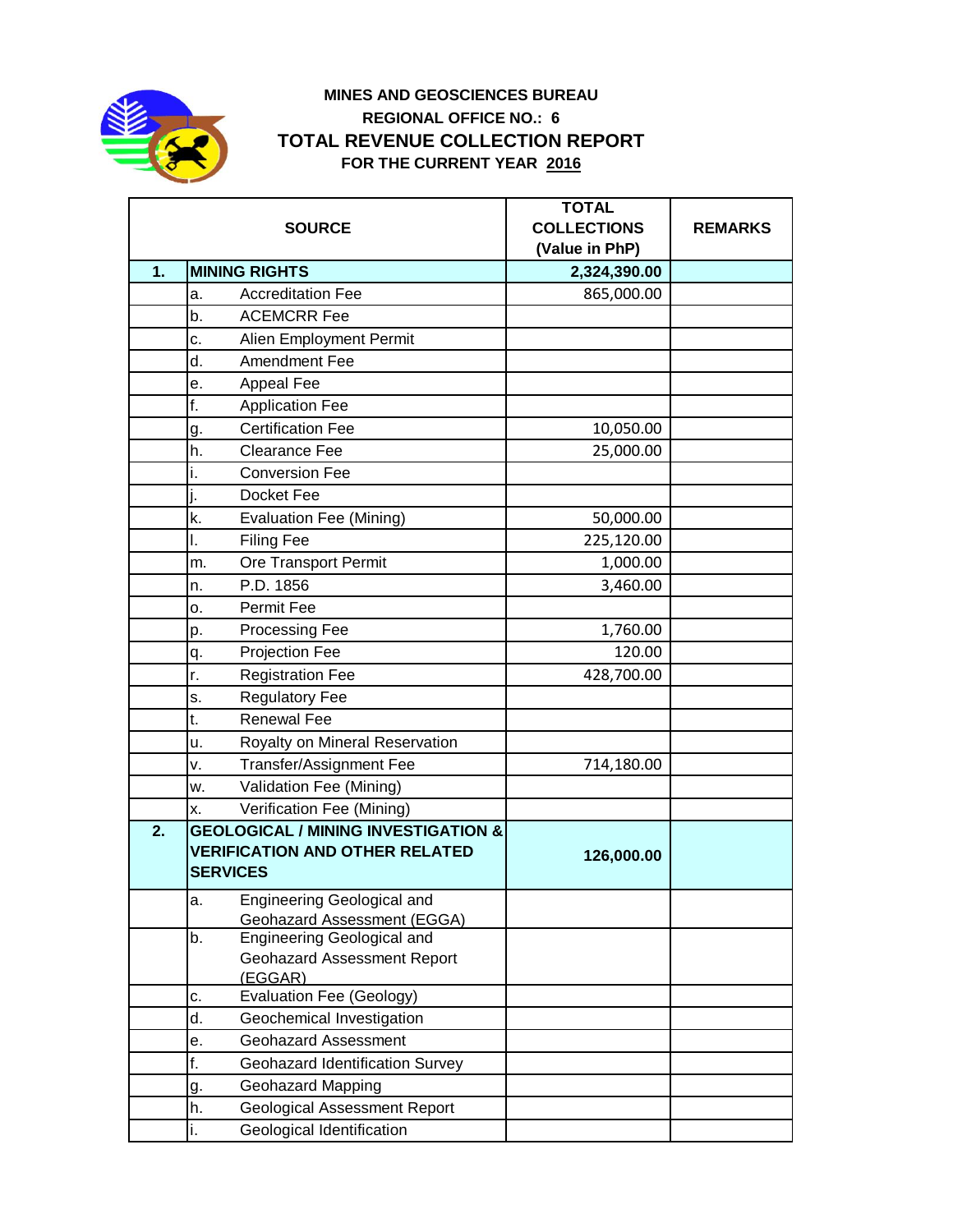|                                                                      | Geological Investigation                              | 66,000.00                               |                |
|----------------------------------------------------------------------|-------------------------------------------------------|-----------------------------------------|----------------|
|                                                                      | Geological Review of EGGAR<br>k.                      |                                         |                |
|                                                                      | <b>Geological Site Scoping Report</b><br>ı.           |                                         |                |
|                                                                      | <b>Geological Site Scoping Survey</b><br>m.           |                                         |                |
|                                                                      | <b>Geological Site Verification</b><br>n.             |                                         |                |
|                                                                      | <b>Geological Site Verification Report</b><br>ο.      |                                         |                |
|                                                                      | Geophysical Investigation<br>р.                       |                                         |                |
|                                                                      | <b>Inclusion Fee</b><br>q.                            |                                         |                |
|                                                                      | <b>Inspection Fee</b><br>r.                           | 60,000.00                               |                |
|                                                                      | Laboratory Analysis Fee<br>s.                         |                                         |                |
|                                                                      | Rock Mechanics Lab. Services<br>t.                    |                                         |                |
|                                                                      | <b>Umpiring Fee</b><br>u.                             |                                         |                |
|                                                                      | Validation Fee (Geology)<br>v.                        |                                         |                |
|                                                                      | Verification Fee (Geology)<br>w.                      |                                         |                |
| 3.                                                                   | <b>OTHERS</b>                                         | 844,168.00                              |                |
|                                                                      | <b>Certified Xerox Copy Fee</b><br>a.                 | 3,885.00                                |                |
|                                                                      | b.<br><b>Delivery Receipt</b>                         |                                         |                |
|                                                                      | <b>Fines/Penalties</b><br>c.                          | 831,000.00                              |                |
|                                                                      | d.<br>Fire Assays, Metallurgical Test and             |                                         |                |
|                                                                      | <b>Chemical Analysis</b>                              |                                         |                |
|                                                                      | <b>Gold and Silver Assay</b><br>е.                    |                                         |                |
|                                                                      | f.<br>Marine Geophysical and Geological               |                                         |                |
|                                                                      | Investigation and Verification                        |                                         |                |
|                                                                      | Petrological, Mineralogical,<br>g.                    |                                         |                |
|                                                                      | Geochronological and other Related                    |                                         |                |
|                                                                      | <b>Services</b>                                       |                                         |                |
|                                                                      | Rental of Drilling Equipment and<br>h.<br>Accessories |                                         |                |
|                                                                      | Sales of Forms/Maps/Publications<br>i.                | 500.00                                  |                |
|                                                                      | Xerox Copy Fee                                        |                                         |                |
|                                                                      | k.<br>Miscellaneous Income (Pls. Specify)             | 8,783.00                                |                |
|                                                                      |                                                       |                                         |                |
| SUB-TOTAL (ADMINISTRATIVE FEES &<br><b>CHARGES COLLECTED BY MGB)</b> |                                                       | 3,294,558.00                            |                |
| <b>PAYMENT TO LGUS</b>                                               |                                                       | <b>TOTAL PAYMENTS</b><br>(Value in PhP) | <b>REMARKS</b> |
| 1.                                                                   | <b>TAX REVENUE</b>                                    |                                         |                |
|                                                                      | <b>Business Tax</b><br>a.                             |                                         |                |
|                                                                      | b.<br><b>Community Tax</b>                            |                                         |                |
|                                                                      | Real Property Tax<br>c.                               |                                         |                |
|                                                                      | d.<br>Quarry/Resource Tax                             |                                         |                |
|                                                                      | Others (Pls. Specify)<br>е.                           |                                         |                |
| 2.                                                                   | <b>NON-TAX REVENUE (Other Fees &amp;</b>              | 19,619,952.50                           |                |
|                                                                      | <b>Charges Collected by LGUs)</b>                     |                                         |                |
|                                                                      | <b>Application Fee</b><br>а.                          |                                         |                |
|                                                                      | b.<br><b>Certification Fee</b>                        |                                         |                |
|                                                                      | <b>Contractor's Clearance</b><br>c.                   |                                         |                |
|                                                                      | d.<br>Delivery Receipt                                |                                         |                |
|                                                                      |                                                       |                                         |                |